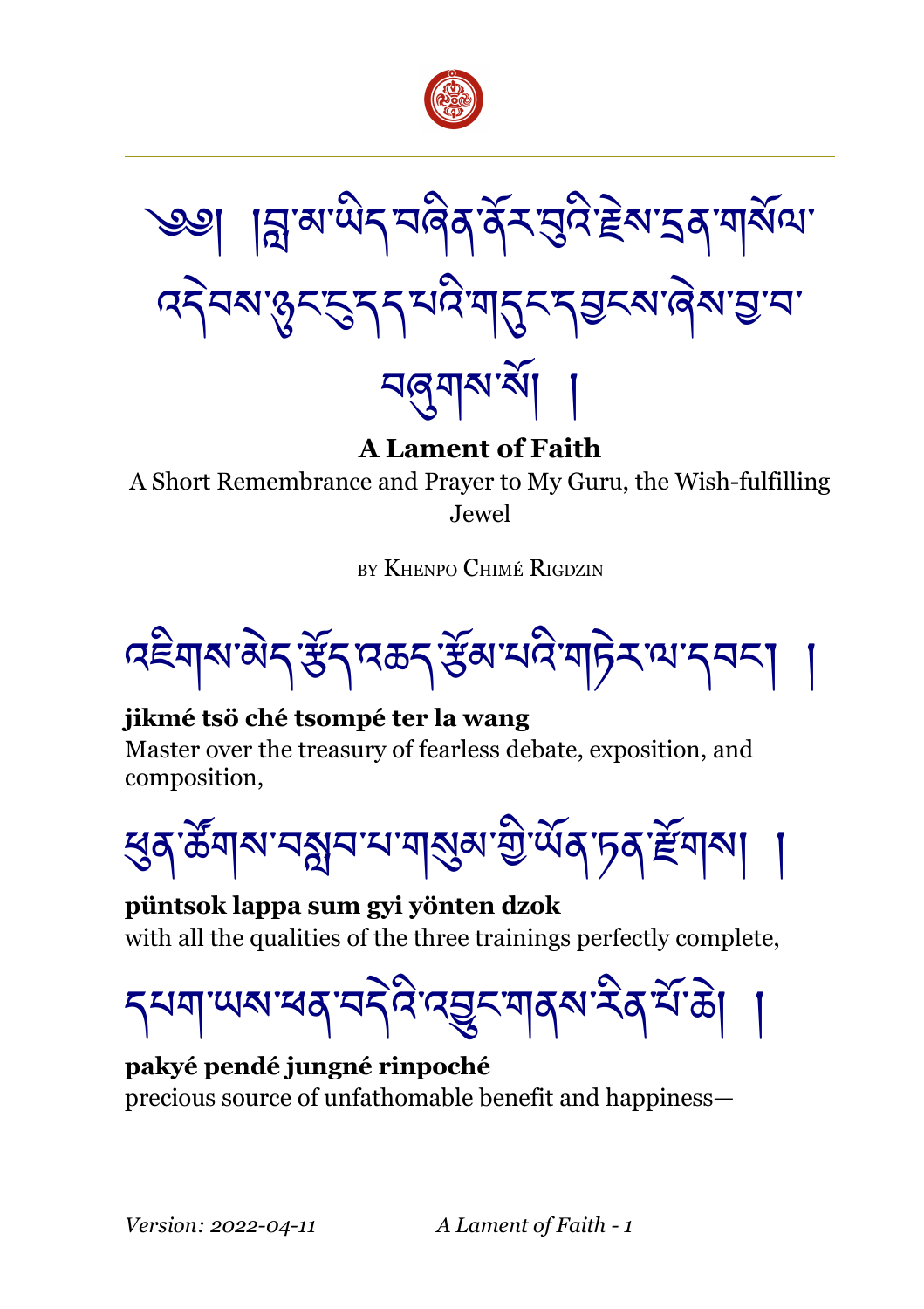

বইৰ্'মৰ্ক্ৰশান্মৰাত্মৰায়ুৰ্ম্মৰ শাৰ্ষ্মৰাৰাৰ বিৰা

**dren chok pelden lamar sölwa dep** supreme guide, glorious guru, I pray to you! <sup>[1](#page-1-0)</sup>



**lokha chö la chokpa lamé drin** The guru's kindness turned my mind toward the Dharma,



#### **chö la gawa kyepa lamé drin**

the guru's kindness caused me to take delight in Dharma,

ཆོས་གཟུགས་མ་བནོར་ཙམ་འདི་བླ་མའི་དྲིན། །

# **chö zuk mawor tsam di lamé drin**

and if I haven't abandoned the outward guise of a dharma practitioner– that too is the guru's kindness.



#### **dren chok pelden lamar sölwa dep** Supreme guide, glorious guru, I pray to you!

<span id="page-1-0"></span>1In these first four lines the author reproduces a popular prayer invoking Khenpo Jigme Phuntsok Rinpoche.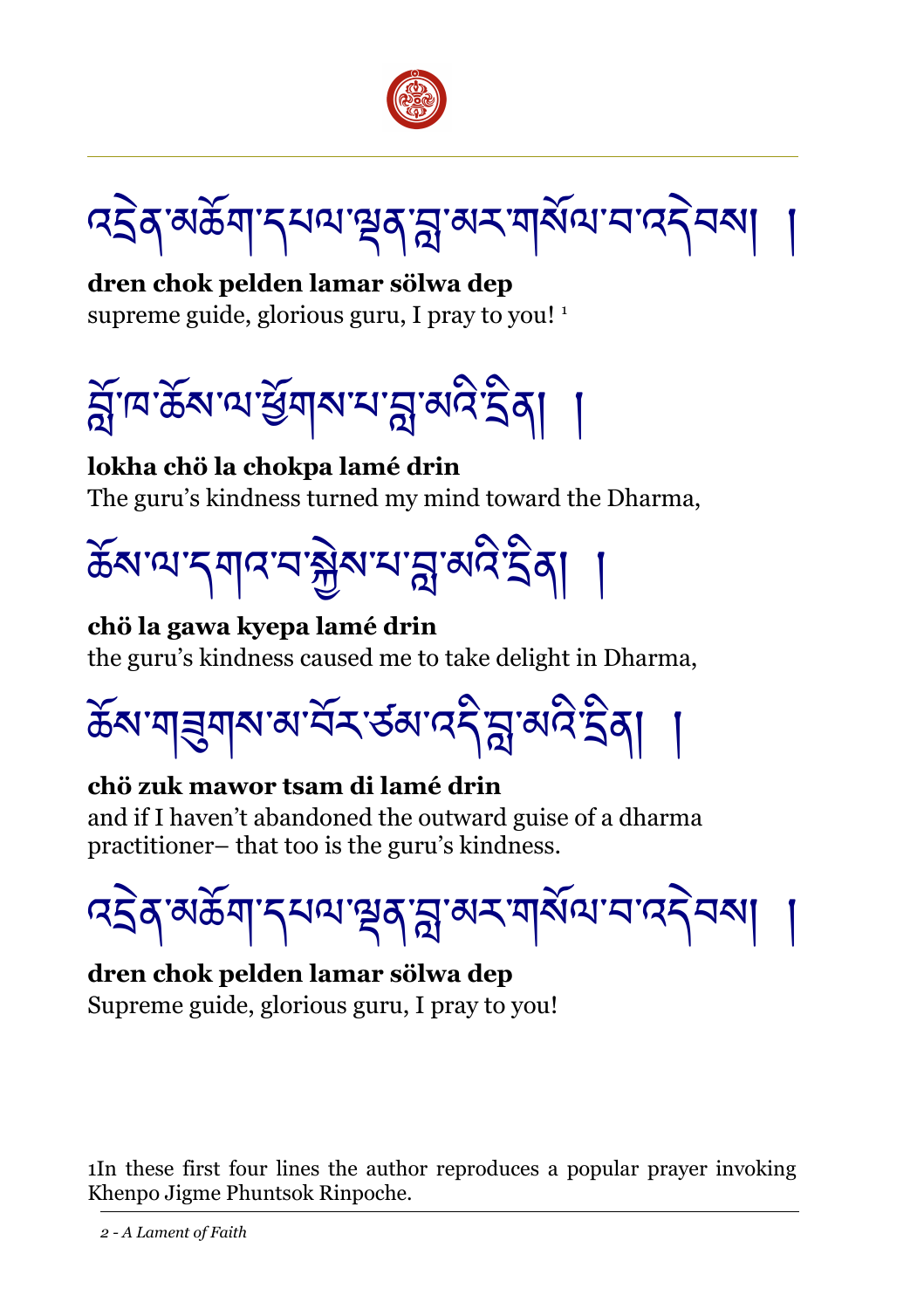

ক্ট'শ্বইশ্বাম্বৰ্ম'ক্কুৰ'মন্ত্ৰীম্মজ্যজ্ঞী'শ্বৰ্

**tsé chik sangyé druppé lam gyi né** Having determined that the vital point for achieving enlightenment in a single lifetime



**tsültrim mayin sherap tsöndrü min** isn't ethics, nor joyous effort, nor wisdom,

ন্ন'ঝব'ৰ্মঁম'ম্মশৰ্ম'ৰ্ম'ষশ'ৰ্ক্ৰিব্ম। ।

**lamé mögü khonar takchö né** but that awakening is won only through devotion to the guru—

বইৰ্স্ঞৰ্ক্টশাব্মঅস্থেৰ্স্নুস্মমশাৰ্মীঅ'ন'বৰ্ব্মৰ

**dren chok pelden lamar sölwa dep** supreme guide, glorious guru, I pray to you!

<u>ঌ</u>ॕॺॱॺॱॺॗॸॺॱॸॶॕॺॱॸॣॺॱड़॔ॺॱॺॱॻॖॺॱॻॖॸऻ

#### **chö la jang tsön dül tsam ma jé kyang**

Through the auspicious connection of strong devotion to a realized guru,

हॅगबा भूवान्ना अरान् चार्य हेवादचेषा शुब्बा

**tokden lamar depé tendrel gyi** it's possible to experience the highest wisdom *Version: 2022-04-11 A Lament of Faith - 3*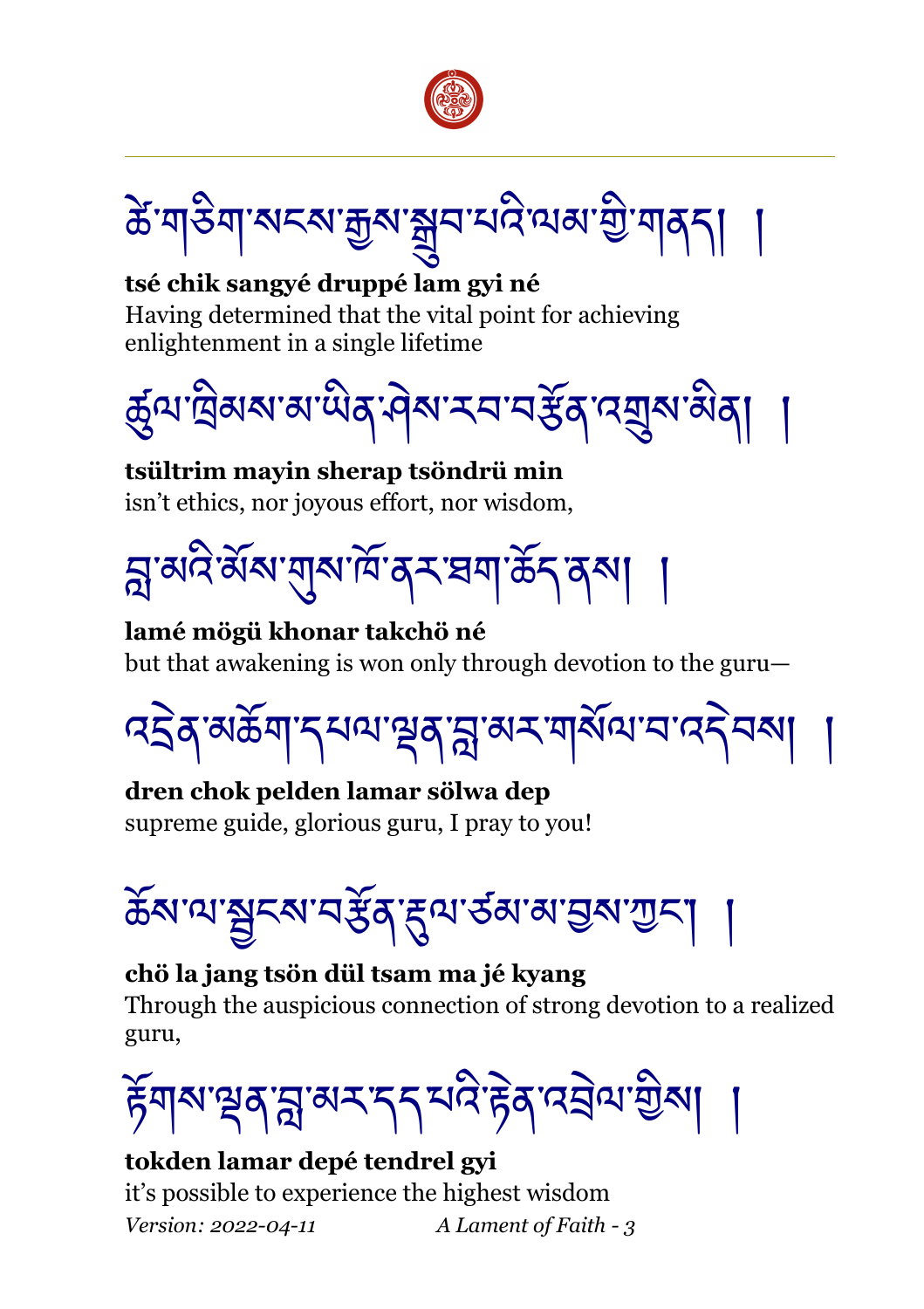

ຽর্শিক্ষমাঞ্জাব্দজ্ঞামইস্টমার্থ্যবা ।

**gongpa lha dang nyampé chewa yö** without the slightest effort at practice.

বইৰ্স্উমান্দ্ৰমণ্ড্ৰৰ্সম্ভ্ৰম্ম ৰ্ম্মান্দ্ৰৰ্স্কৰ

**dren chok pelden lamar sölwa dep** Supreme guide, glorious guru, I pray to you!



#### **dikchen shenpa metsong tsül chel sok** Persons considered evil and immoral—like butchers and prostitutes—

ষিমাম'মাৰৰ' খ্ৰী'মানুম'ম্ভ্ৰুম'মুমমা

# **tekpa zhen gyi düljar majarpa**

are not suitable for salvation in the lesser vehicles.



# **mögü lam gyi drölwé druptop mang**

Yet, many such adepts have been liberated through the path of guru devotion.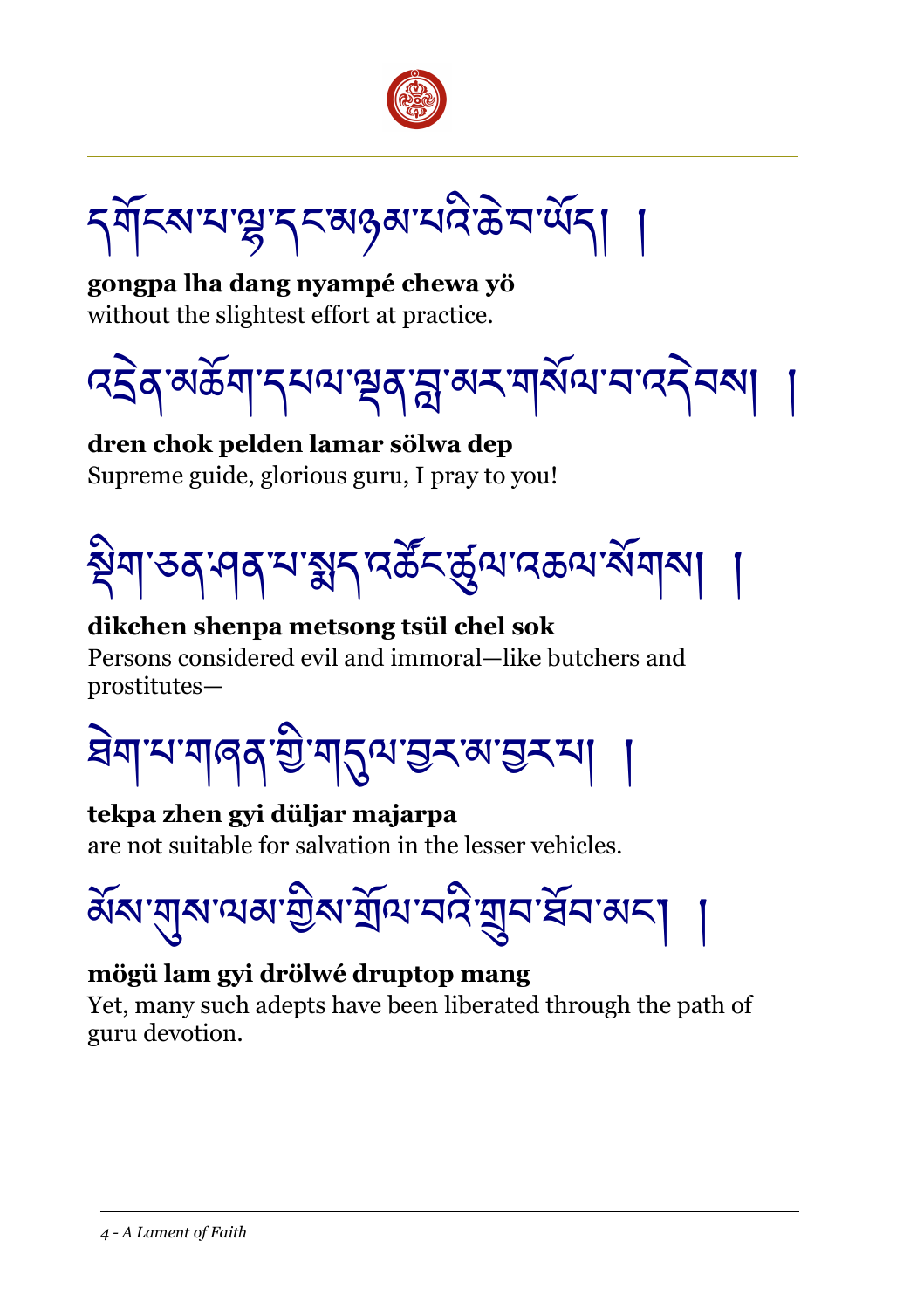

বইৰ্স্উন্সাদ্মন্থৰস্ক্ৰাম্ম্ম্ম্ম্মাম্ম্ব্ৰ

**dren chok pelden lamar sölwa dep** Supreme guide, glorious guru, I pray to you!



# **khandrö sangdzö drupgyü shingta gyé**

The secret treasury of the dakinis and the eight chariots of accomplishment

ཀུན་ཀྱང་ཞལ་མཐུན་ཀུན་གྱི་གསང་བའི་གནད། །

**kün kyang zhel tün kün gyi sangwé né** are of a single voice in proclaiming reliance on guru yoga

བླ་མའི་རྣལ་འབྱནོར་ཁོ་ནར་རག་ལས་པས། །

#### **lamé neljor khonar raklepé**

as the secret and most crucial point of practice.



#### **dren chok pelden lamar sölwa dep** Supreme guide, glorious guru, I pray to you!

།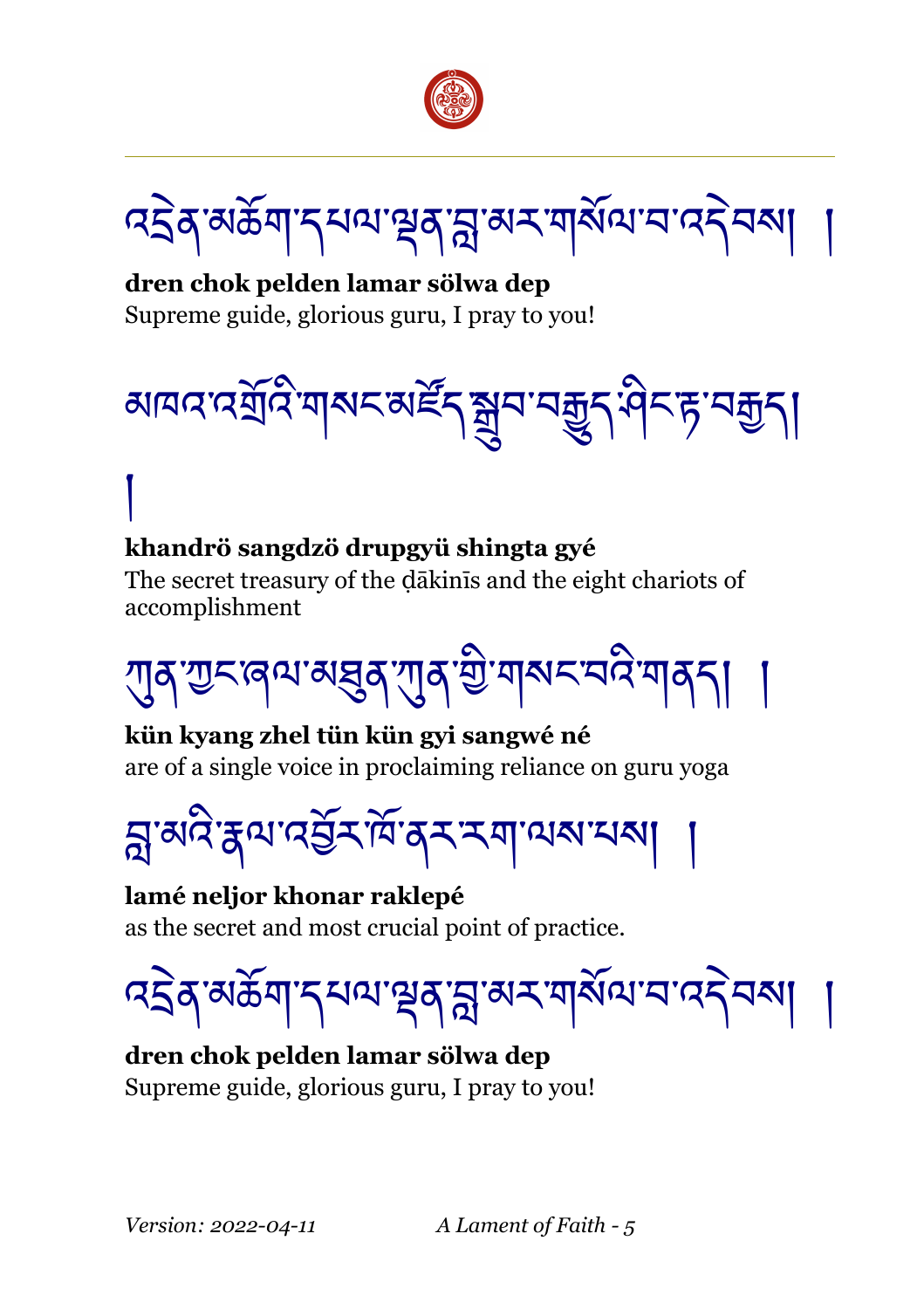

ঌ৾য়েখ্যমূক্ষেত্ৰী স্ক্ৰীসমূহী

#### **mögü lam gyi tsawa ma tsuk na**

You may spend your life behaving ethically and acting with restraint,



# **tsé gang dül trim tsangmé gyü dam kyang**

but unless you've established the vital point of practice, the very root of the path, devotion to the Guru,

# <u> </u><br>মন্তব্যক্ত্ৰণ প্ৰাৰ্থ ৰাজ্য ৰাজ্য বিদ্যালয় বিদ্যা

#### **semgyü tamel mi lé mi pakpé**

།

you'll remain no better than an ordinary person.

বইৰ্'মৰ্ক্টশ'ন্মম্মাণ্ড্ৰৰ'ম্ল'ম্মম্মাম্মান'বন্নম্ম

**dren chok pelden lamar sölwa dep** Supreme guide, glorious guru, I pray to you!

# <u>নন্</u>তুন শান্ত্মৰুশ্ধ্ৰায়ক্ষই ইন্সম্বৰুপ্ন জুশৰুৰ বা

# **gyü sum lamé jinlap ma zhuk na** You may be learned in the sutras, tantras and various sciences,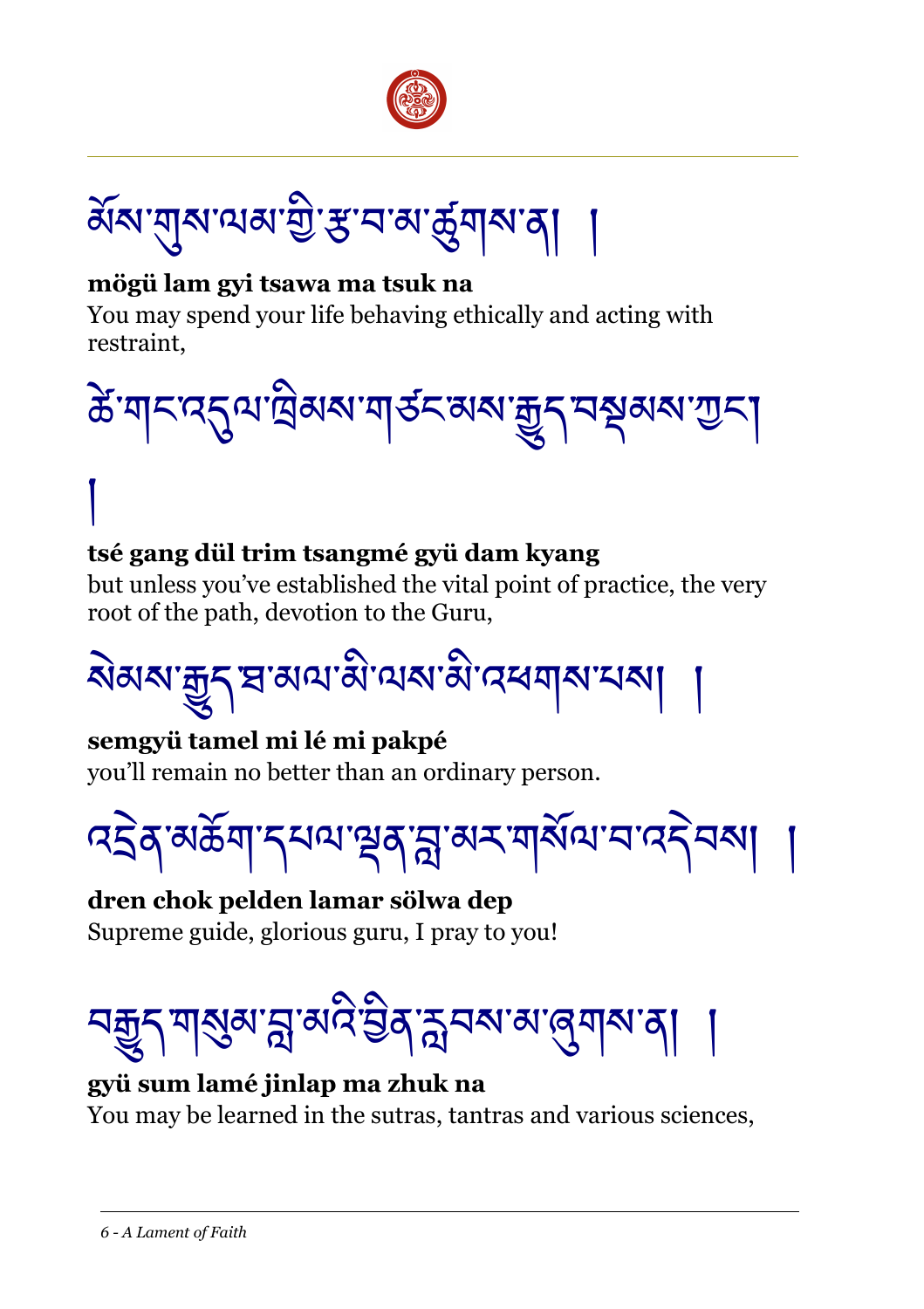



#### **do ngak rikné kün la khé na yang**

but, unless you've received the blessing of a guru who holds the three lineages,



#### **dön gyü tokpa po gyu mi dukpé** the realization of the ultimate meaning will not transfer to you.



**dren chok pelden lamar sölwa dep** Supreme guide, glorious guru, I pray to you!



**lama lha ru kho tak ma chö na** You may recite many billions of mantras,

<u>བསྱེ</u>ན་པ་དུང་ཕྱུར་གྲངས་མང་བឝ্লুས་ན་ལང།

**nyenpa dungchur drang mang dé na yang** but, unless you realize the guru and deity to be inseparable,



**chok gi ngödrup tsé dir mi toppé** you'll not achieve the supreme accomplishment in this lifetime.

*Version: 2022-04-11 A Lament of Faith - 7*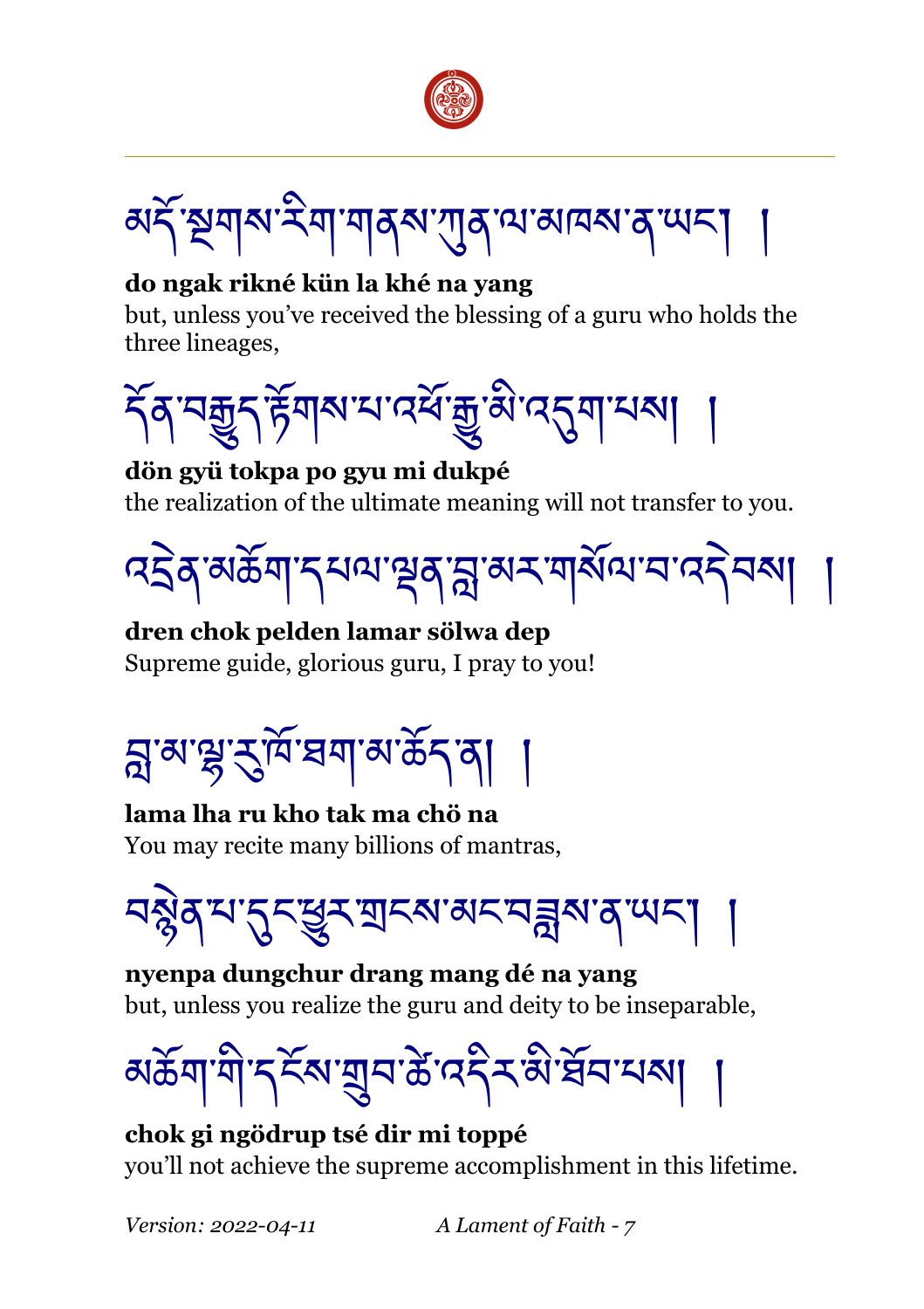

বইৰ্'মৰ্ক্টশ'ন্মম্ম'শ্ৰুৰ'ম্ল'ম্মম্ম'ম'ম'বন্নমা

**dren chok pelden lamar sölwa dep** Supreme guide, glorious guru, I pray to you!



#### **depé drok dang yündu ma drok na**

You may have been introduced to the genuine nature, the natural state of mind;



#### **semnyi nyukmé neluk ngotrö kyang**

however, unless this recognition is supported by faith as a constant companion,



#### **nyamtok tsa lakha chokmé mi gyepé**

the power and expression of your experience and realization will lack direction and won't increase.

বইৰ্'মৰ্ক্ৰিশান্মথমান্থৰাম্লাৰ্ম্মশামামানাৰ্দ্বিম্ম|

# **dren chok pelden lamar sölwa dep**

Supreme guide, glorious guru, I pray to you!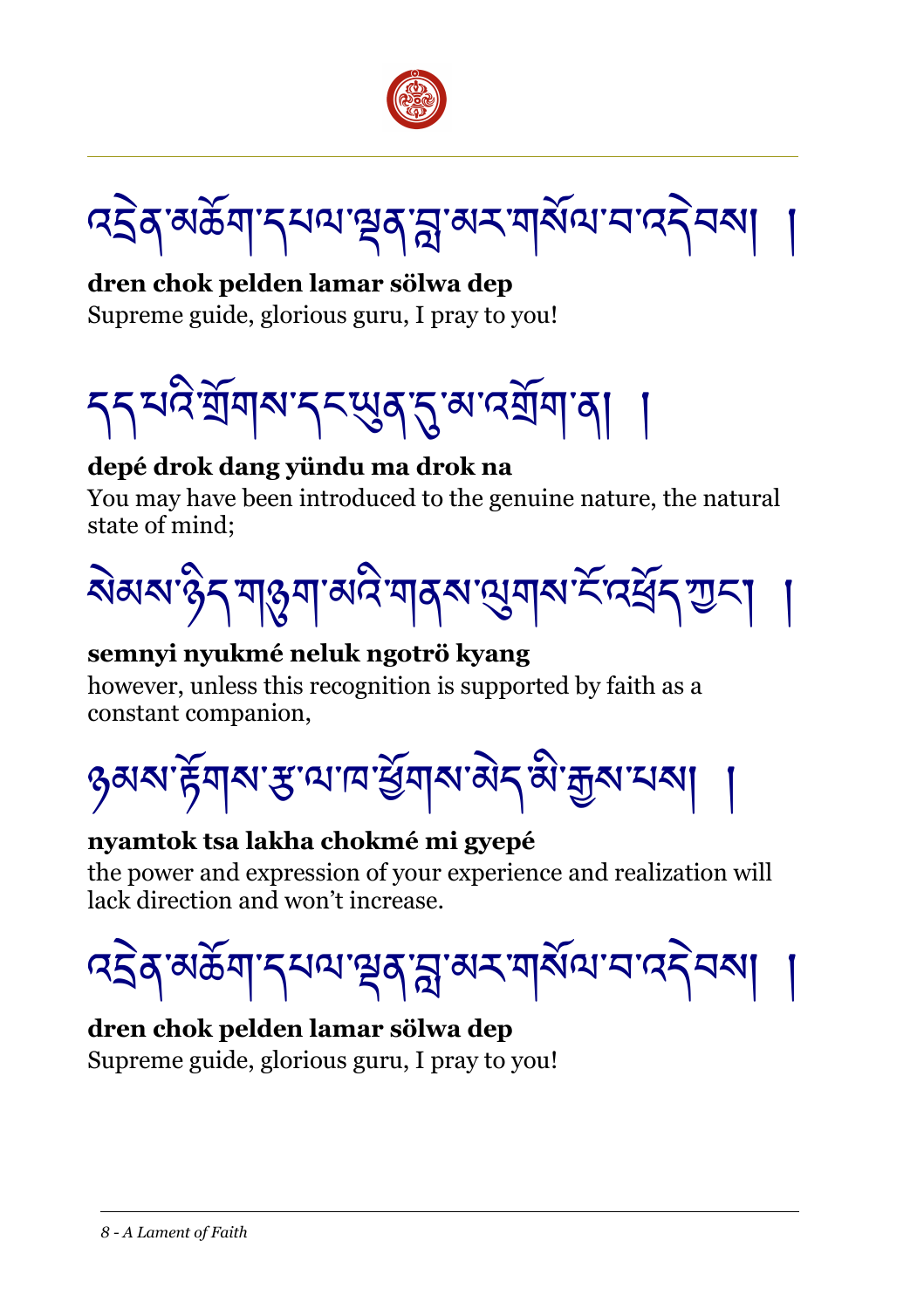

ন্ন'ঝ'মনম'ক্কুম'ৡ৲৲ম'ঐম'ঝা

#### **lama sangyé nyi duma shé na**

You may offer prostrations, construct stupas, and engage in many other virtuous deeds,



#### **chakchö ten zheng gejor chi jé kyang** but, unless you know the guru to be Buddha in person,



#### **tsé chik dömé gyelsa mi zinpé**

you won't be able to capture the primordial stronghold in this lifetime.

বইৰ্স্উন্সাদ্মন্থৰাম্লাৰ্ম্মশ্ৰম্বাৰ্ম্ম বাৰ্ম্বিৰ্ম্

#### **dren chok pelden lamar sölwa dep**

Supreme guide, glorious guru, I pray to you!

<u>ৡ</u>ན་པས་ས་ལུབ་கེདགུའེ་རརེར་སོན་ཀྱང། ।

#### **nyenpé sa khyap chegü tser sön kyang**

You may have been born in opulence and heard your praises resounding throughout the world,

য়ৢ৽য়৾ঽৼয়ঢ়ঽৼয়ৼয়ৼয়ৼ৸

*Version: 2022-04-11 A Lament of Faith - 9*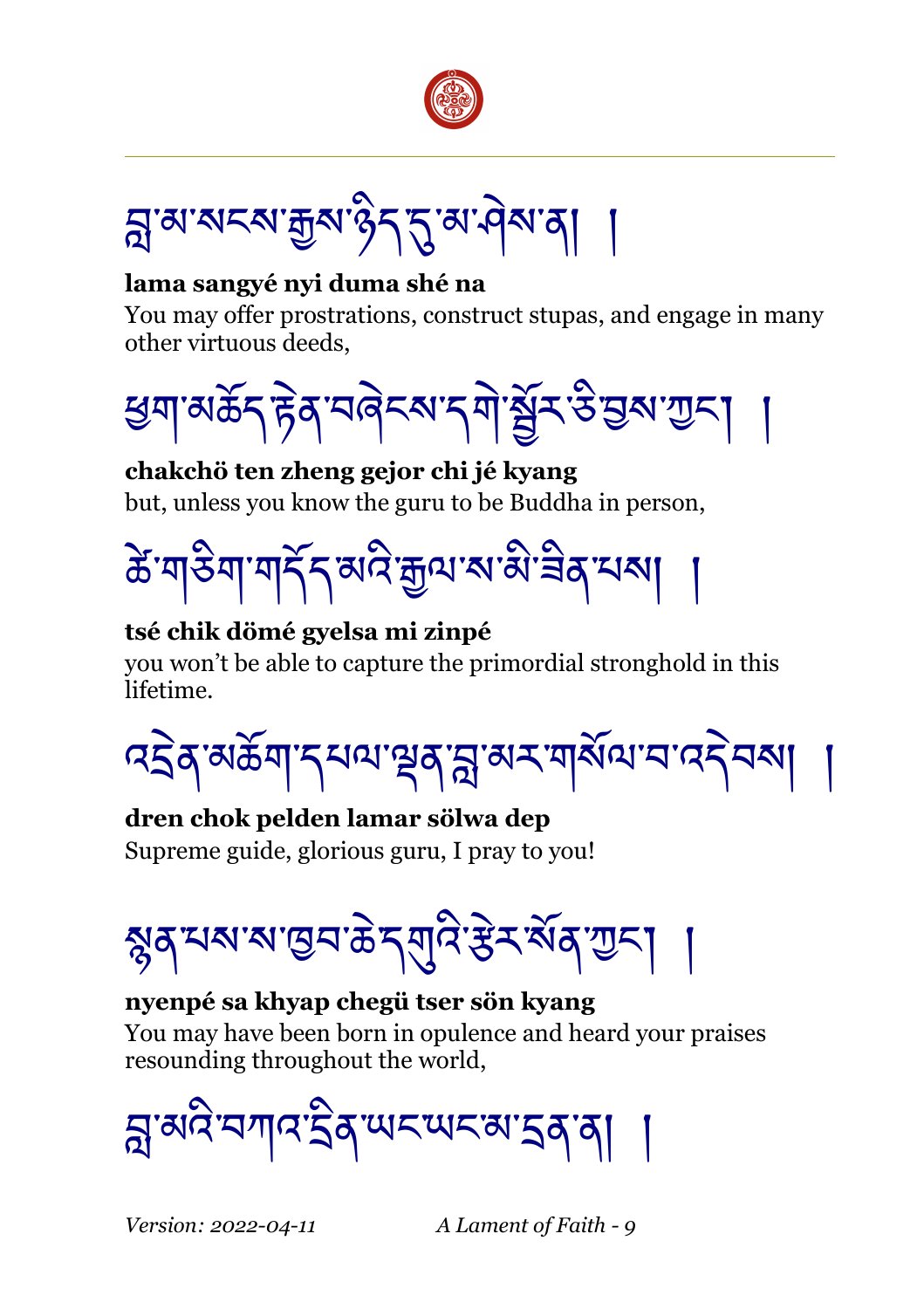

#### **lamé kadrin yangyang ma dren na**

but, unless you continually recall the guru's kindness,

$$
\frac{1}{4} \exp\left(-\frac{1}{2} \sum_{i=1}^{n} \sum_{j=1}^{n} \sum_{j=1}^{n} \sum_{j=1}^{n} \sum_{j=1}^{n} \sum_{j=1}^{n} \sum_{j=1}^{n} \sum_{j=1}^{n} \sum_{j=1}^{n} \sum_{j=1}^{n} \sum_{j=1}^{n} \sum_{j=1}^{n} \sum_{j=1}^{n} \sum_{j=1}^{n} \sum_{j=1}^{n} \sum_{j=1}^{n} \sum_{j=1}^{n} \sum_{j=1}^{n} \sum_{j=1}^{n} \sum_{j=1}^{n} \sum_{j=1}^{n} \sum_{j=1}^{n} \sum_{j=1}^{n} \sum_{j=1}^{n} \sum_{j=1}^{n} \sum_{j=1}^{n} \sum_{j=1}^{n} \sum_{j=1}^{n} \sum_{j=1}^{n} \sum_{j=1}^{n} \sum_{j=1}^{n} \sum_{j=1}^{n} \sum_{j=1}^{n} \sum_{j=1}^{n} \sum_{j=1}^{n} \sum_{j=1}^{n} \sum_{j=1}^{n} \sum_{j=1}^{n} \sum_{j=1}^{n} \sum_{j=1}^{n} \sum_{j=1}^{n} \sum_{j=1}^{n} \sum_{j=1}^{n} \sum_{j=1}^{n} \sum_{j=1}^{n} \sum_{j=1}^{n} \sum_{j=1}^{n} \sum_{j=1}^{n} \sum_{j=1}^{n} \sum_{j=1}^{n} \sum_{j=1}^{n} \sum_{j=1}^{n} \sum_{j=1}^{n} \sum_{j=1}^{n} \sum_{j=1}^{n} \sum_{j=1}^{n} \sum_{j=1}^{n} \sum_{j=1}^{n} \sum_{j=1}^{n} \sum_{j=1}^{n} \sum_{j=1}^{n} \sum_{j=1}^{n} \sum_{j=1}^{n} \sum_{j=1}^{n} \sum_{j=1}^{n} \sum_{j=1}^{n} \sum_{j=1}^{n} \sum_{j=1}^{n} \sum_{j=1}^{n} \sum_{j=1}^{n} \sum_{j=1}^{n} \sum_{j=1}^{n} \sum_{j=1}^{n} \sum_{j=1}^{n}
$$

**namdak lha chö lam du mi drowé** you'll not progress on the path of the pure, divine Dharma.



# **dren chok pelden lamar sölwa dep** Supreme guide, glorious guru, I pray to you!



# **kyen ngen tok bap menpé sar lhung kyang** Unless you know how to revive yourself through faith,

# དད་པའི་ཁམས་འདུས་གསནོ་ཚུལ་མ་ཤེས་ན། །

# **depé kham dü so tsül ma shé na**

a sudden onset of negative circumstances could send you on errant ways,

ৰ্ক্সশান্ত্ৰ অধ্যান্ত্ৰ অগবৰ জন্ম আৰু স্থা

#### **kyo dung yi ché sel khen mi dukpé**

and there will be nothing to clear the pain, remorse and suffering.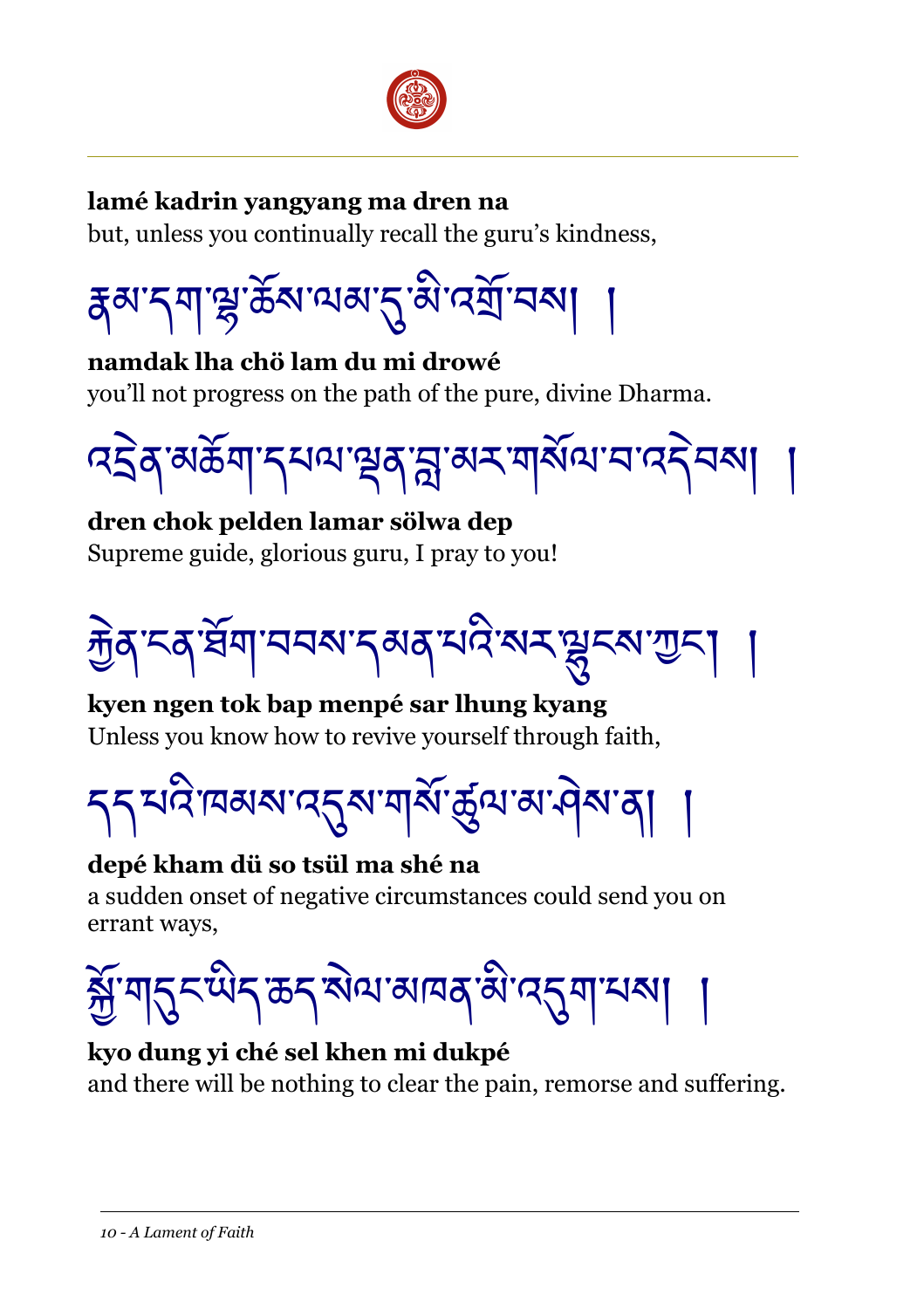

বইৰ্'মৰ্ক্ৰশাস্মন্মশ্ৰৰাম্ভ্ৰাম্মৰাম্মিন্মাৰাৰেইব্মা

**dren chok pelden lamar sölwa dep** Supreme guide, glorious guru, I pray to you!



**daré rang gi rangnyi ma lü na** Now I'll not deceive myself:



#### **sangyé ngö dré lamé tukjé zin**

my guru, you who are the Buddha in person, hold me in your compassion!

ষ্টিম্মান্ট্ৰিন্স মানৱৰ বইন ইন্মৰ্মানহীন

#### **sem kyi tesa ten ji ri lé ling**

You are the focal point of my life, stronger and more majestic even than a mountain.

<u>য়ড়৳ৼৗৢৣ৸ড়৾ঀৼঀৣৼয়ড়ড়ঀ</u>

# **khyen no khyen no drinchen lama khyen**

Care for me! Care for me! Gracious guru, care for me!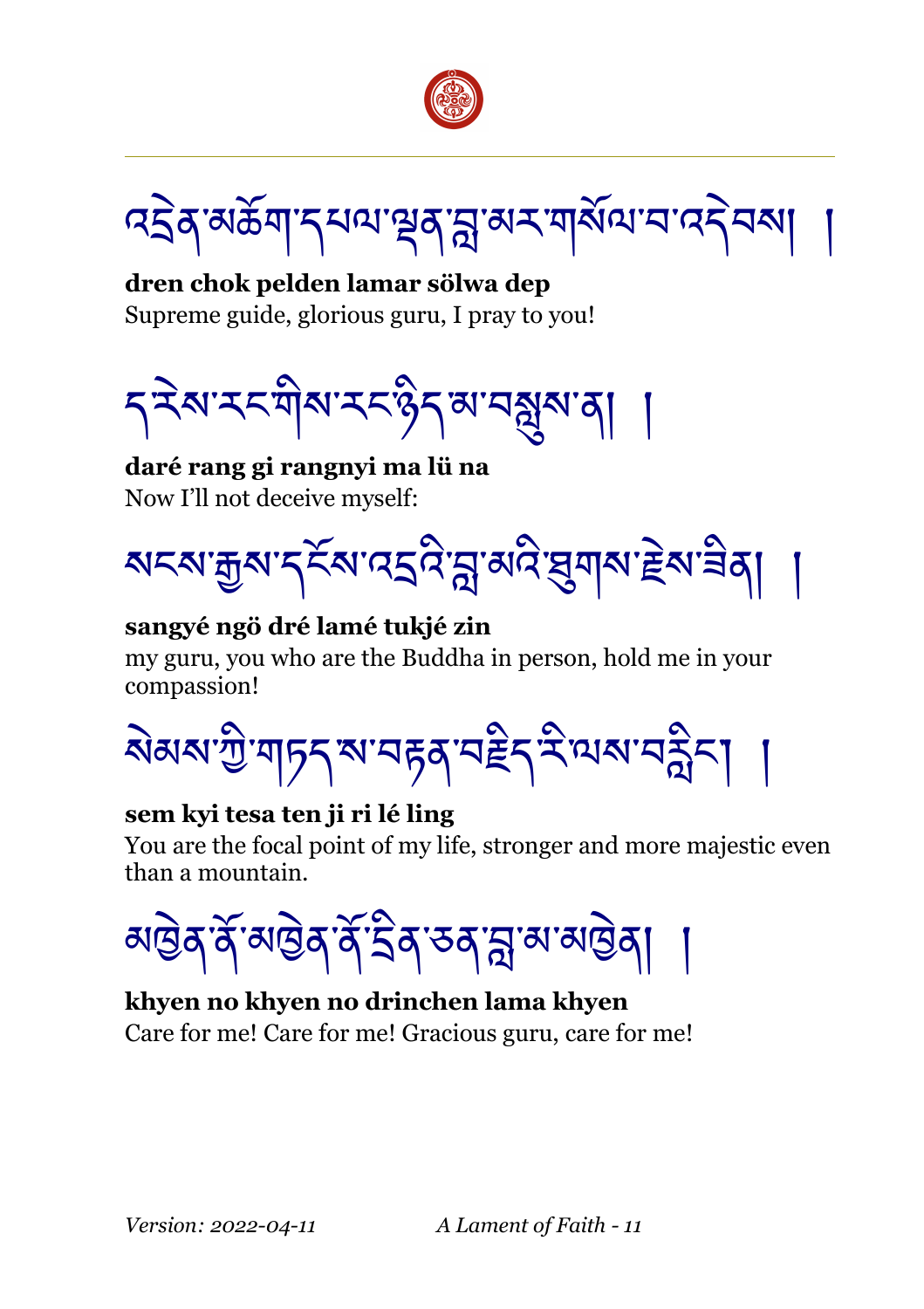

<u>ᡜᡃ</u>ᡱᡠᢃᡎᢆᠬᢂ᠕ᢃᢣ᠀ᢆᢆᢋᢂ᠗ᢓᢋ᠙᠕ᢋ

#### **za zi milam nang né khyé zhel ré**

As if in a blurry dream, I find myself continually waiting to behold your face.



#### **yangyang jelwar gukpé bu nga la** Whatever befalls me, be it pleasant or otherwise,



**kyiduk chi jung resa zhen mepé** I have no other hope but you.

<u>য়ড়৳ৼৗড়ড়৸ড়ড়৸ড়৸ড়৸ড়৸ড়৸</u>

#### **khyen no khyen no yizhin norbu khyen** Care for me! Care for me! Wish-fulfilling Jewel, care for me!



#### **töpa ché yang druppé nyamtok tra**

There are those who study extensively yet lack practice and accomplishment,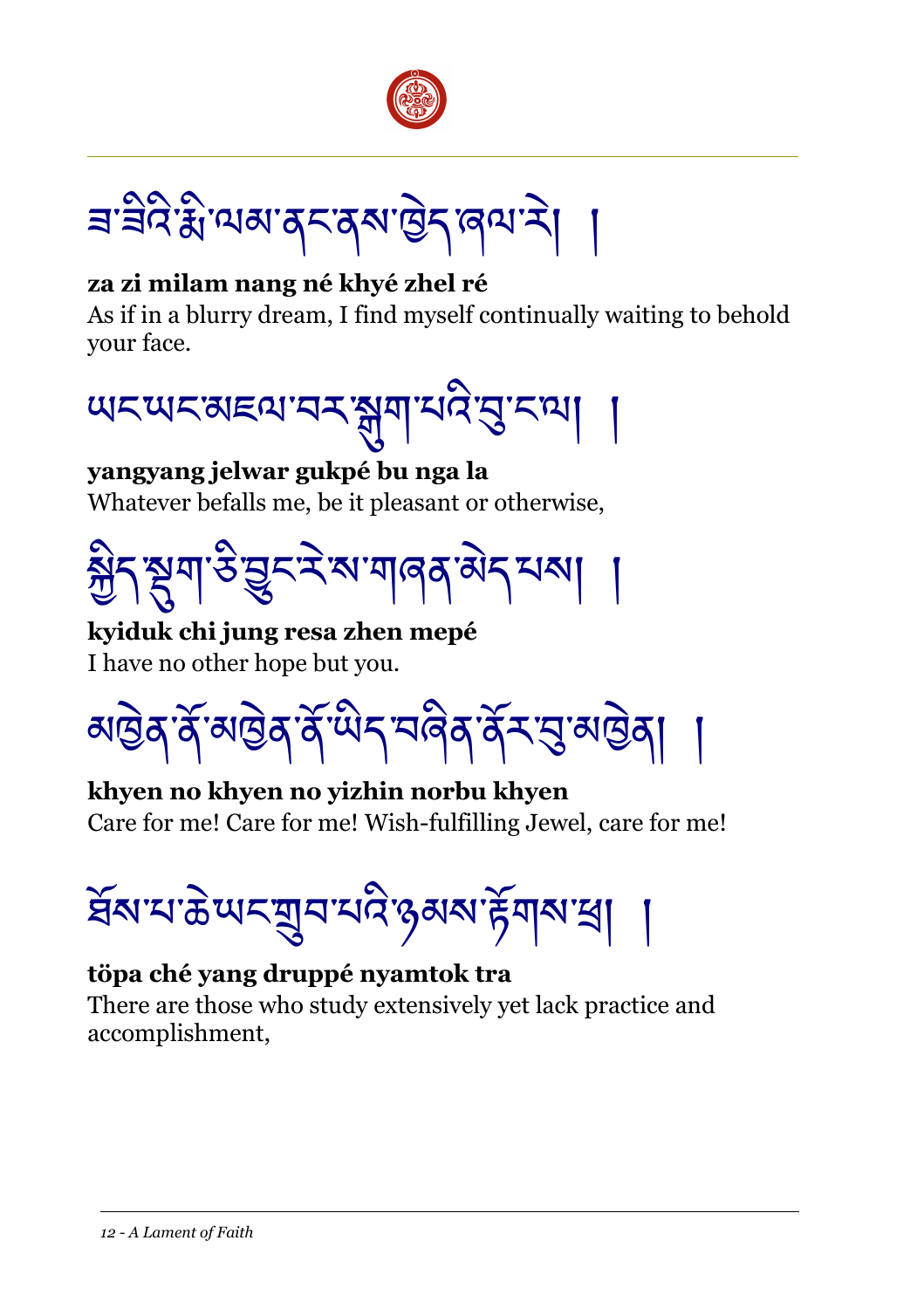



#### **tokpa to yang chö la jangwa chung**

or who display high realization but have no thorough training in Dharma.



#### **dendra sam né khedrup nyiden pé**

Reflecting on this makes me remember you, my guru—



#### **gyen druk chok nyi drawé lama dren**

you who, like the six ornaments and two supreme ones, combine both learning and accomplishment.

བསྟན་འགྲོར་མི་སེམས་རང་དནོན་ཞི་བ་གཉེར། །

#### **ten dror mi sem rangdön zhiwa nyer**

Not considering sentient beings nor the teachings but rather pursuing one's own comfort,



#### **ranggyü ma min zhendön drup lo jé**

or letting the mind remain immature while claiming to act with genuine altruism: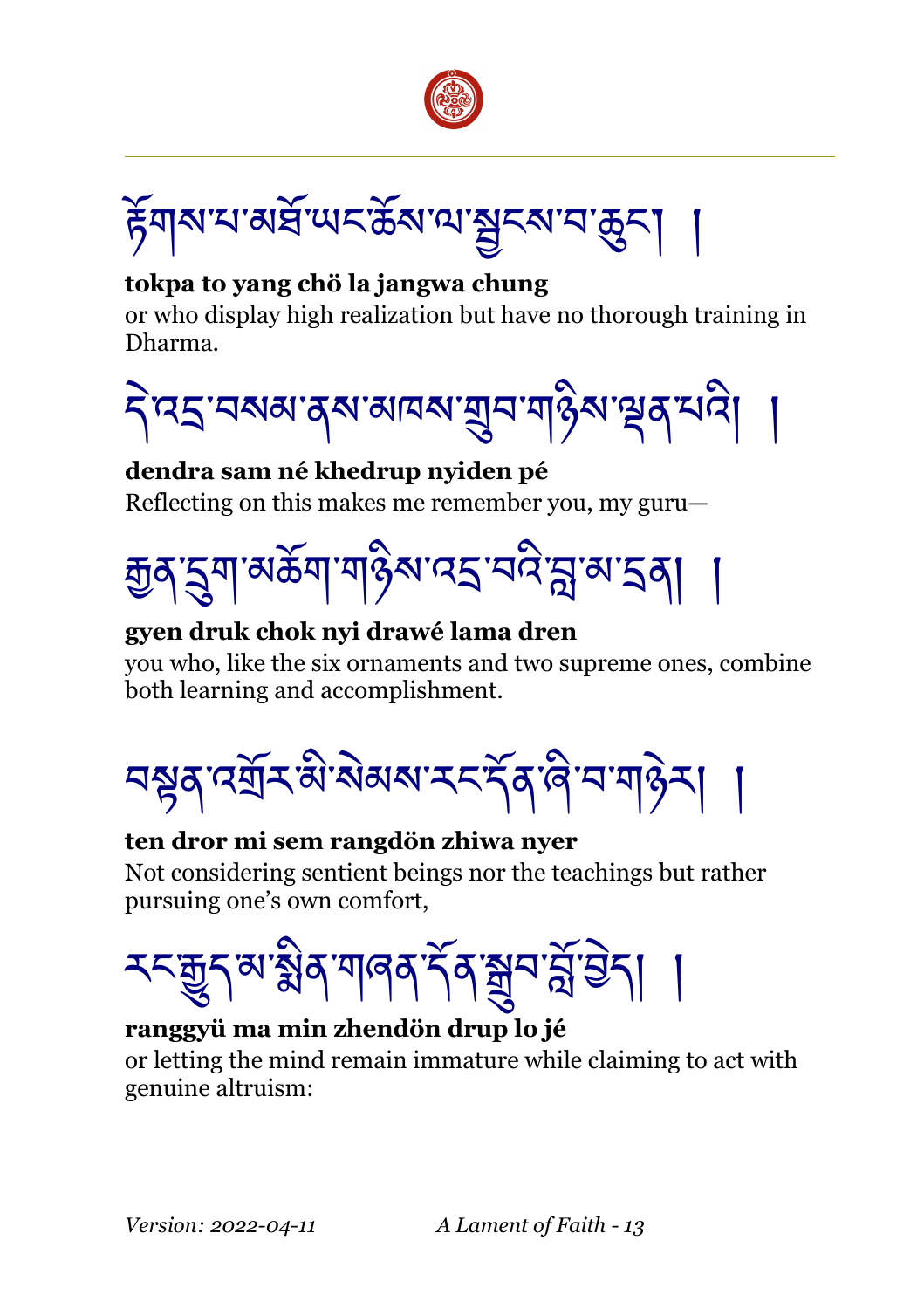



**dendra sam né dön nyi lhündrup pé** Reflecting on this makes me remember you, my guru—



#### **dzokpé sangyé drawé lama dren**

you who, like the perfect Buddha, spontaneously fulfilled the dual purpose.



# **dül trim chok zung ngak la möpa chung**

Seeing monastic discipline as supreme, and having little interest in mantra,



#### **ngak la zhuk né dülwar güpa lhö**

or, having entered the path of mantra, letting all the other vows lapse:



#### **dendra sam né sumden dorjé dzin**

reflecting on this makes me remember you, my guru—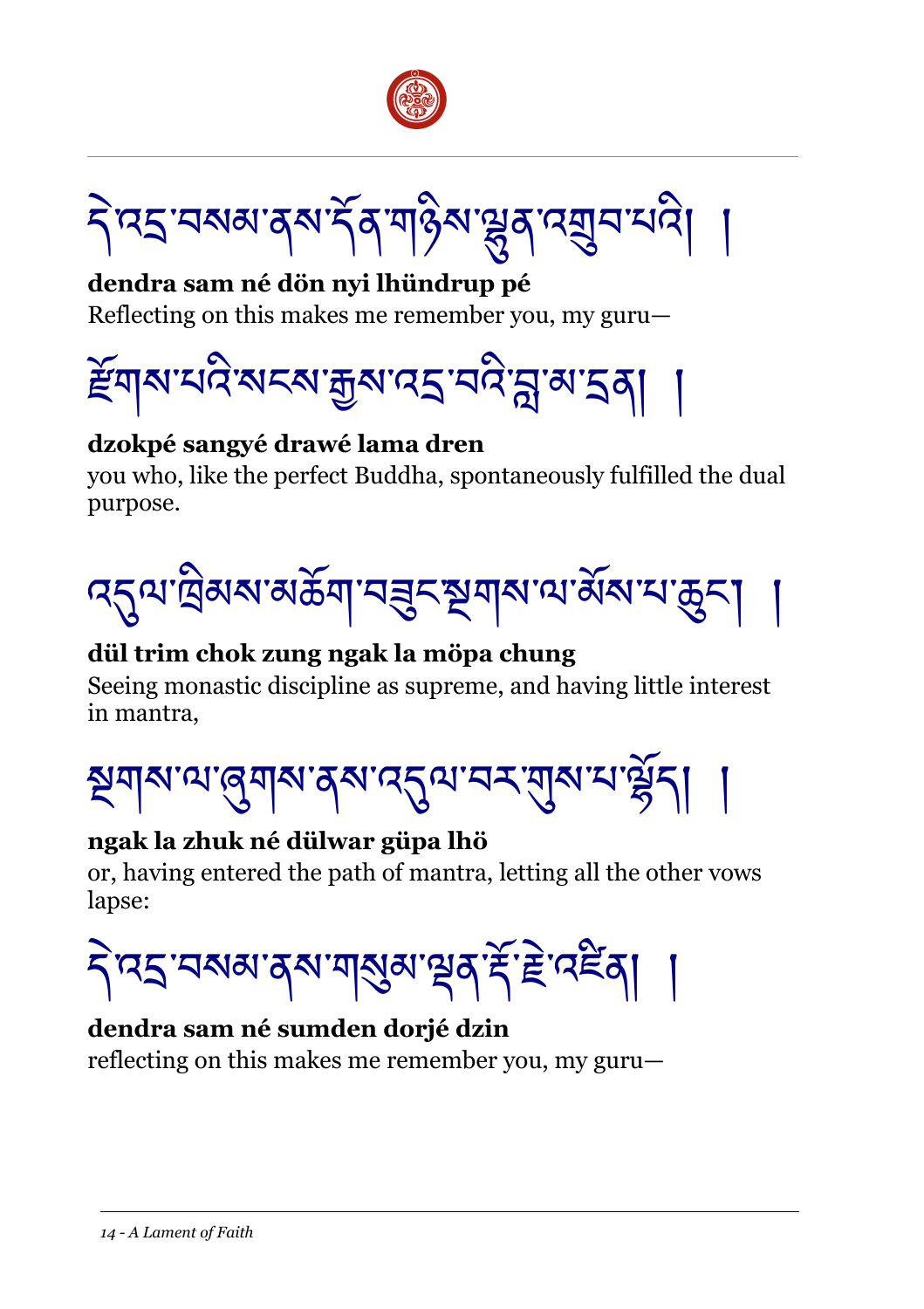

থহ্কান্সসম্মিত্বস্থা রাজ্য ।

**pema karpo drawé lama dren** you, a vajra-holder with the three vows, just like Pema Karpo.

རབ་བྱུང་རྗེས་བཟུང་ཁྱིམ་པའི་ཆོས་སྐལ་ཆད། །

#### **rapjung jezung khyimpé chö kel ché** Following a monastic life means giving up the lot of a lay person;



# **khyimpa jezung khepé bulop mé**

remaining a lay person means not becoming a disciple of the learned.

དེ་འདྲ་བསམ་ནས་འཁོར་ཚནོགས་རྣམ་བཞིའི་མགོན། །

# **dendra sam né khor tsok nam zhi gön**

Reflecting on this makes me remember you, my guru—



#### **kün pen dawa drawé lama dren**

you, protector of the four groups of disciples, benefactor of all, just like the moon.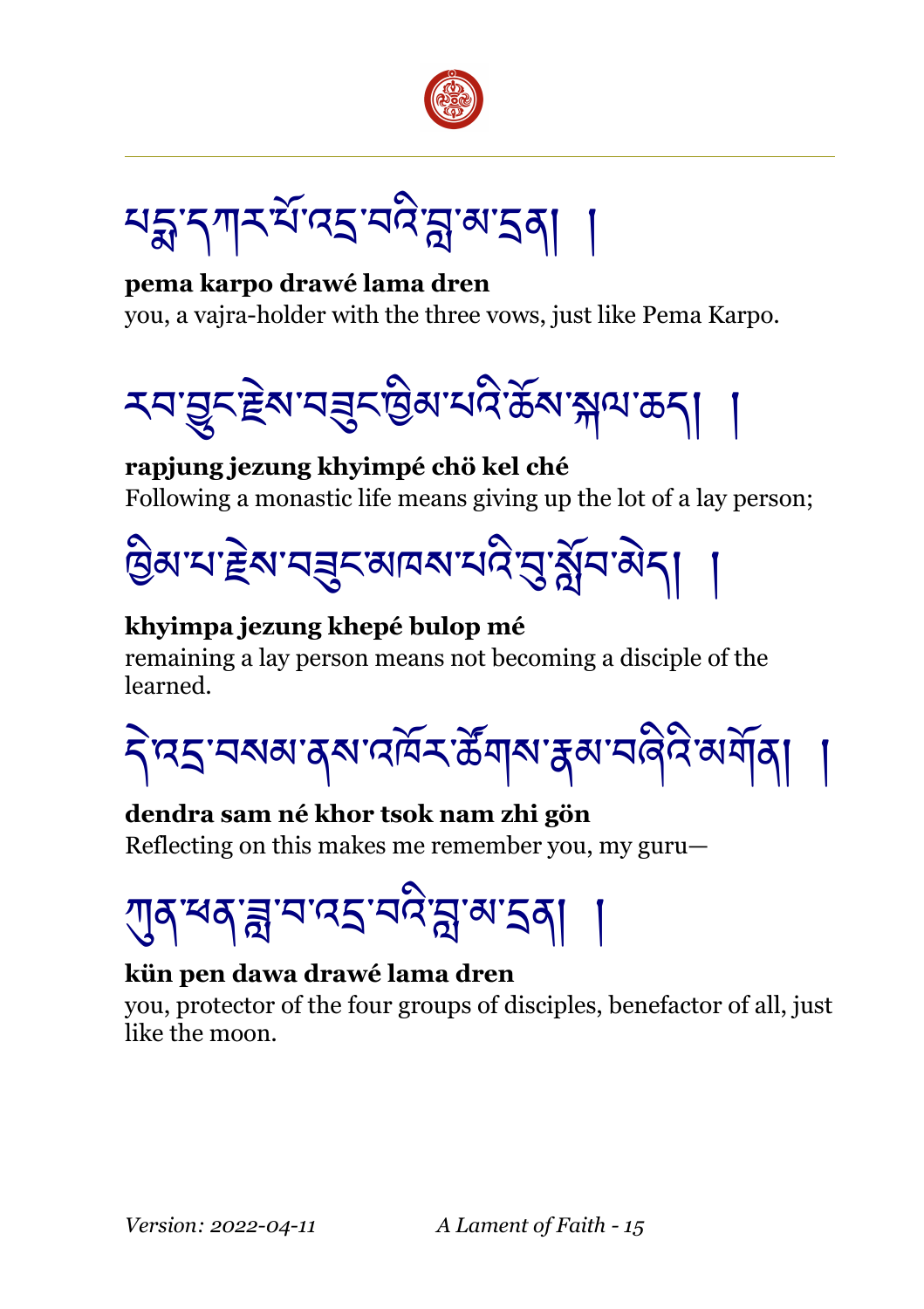

ব্যানস্মাত্ত্বিসাম্ভ উন্নারী নাম

#### **kama shé kyang ter gyi chö kelmé**

Some know the long lineage of *kama*, yet have scant appreciation for the short lineage of *terma*,



#### **terchö mang yang kamé gyüpamé**

whereas others practice many termas but do not possess the lineage of kama.



#### **dendra sam né kater kün dzompé**

Reflecting on this makes me remember you, my guru—



# **dö jung bum zang drawé lama dren**

you who, in terms of both kama and terma are like a wish-fulfilling vase.



# **rang luk chok zung zhen gyi chö la mö**

Considering one's own way to be supreme, and belittling the ways of others,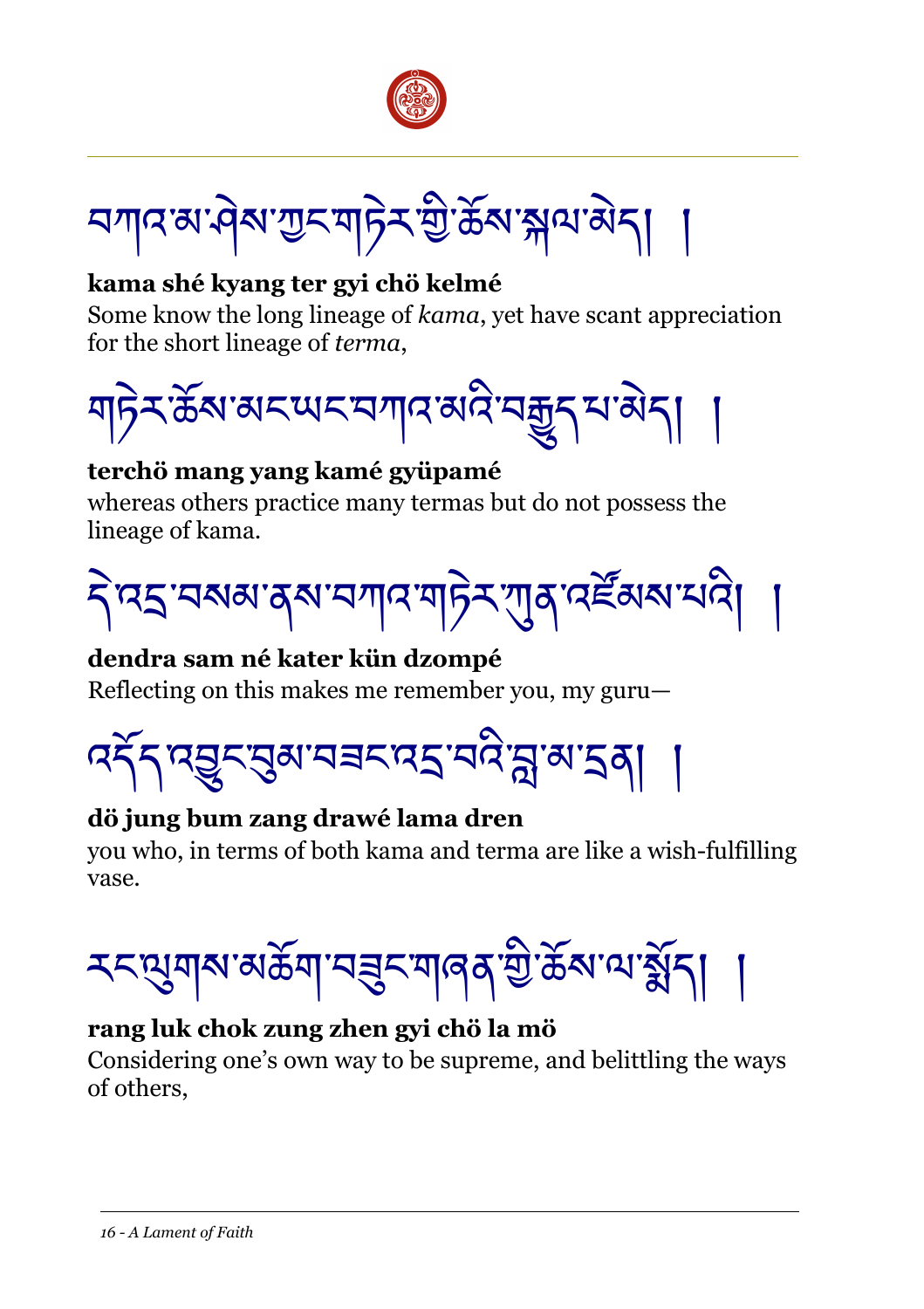

য়ৰিখ্যাৰ বিৰোধী আৰু বিৰোধী বিৰোধী প্ৰতিষ্ঠা

#### **zhen luk jé jö gyüpé chö kelwor**

or simply parroting others' ideas while casting the Dharma of the lineage aside:



#### **dendra sam né tenpa yong kyi nyen** reflecting on this makes me remember you, my guru—



# **dzamling nyima drawé lama dren**

you who care for all teachings, like the sun of the world.

স্কুৰ্ শ্ৰমাৰ উত্মহ অন্তৰ্ভুন্ন অন্তৰ্ভুক্ত অৱ্যালী

#### **nyendrak ché yang gyü la nyamtok mé** Fame and renown can entail a lack of experience and realization,

ৰ্হিম্মম্মেৰ্ষ্ট'অন্মছ্হেশ্মই'মেনীসম্মুক্ত বি

# **tokpa to yang dzepé drak gya chung**

whilst high realization doesn't always mean recognition is forthcoming.

ব্রিং নক্ষার্মান কাম আর্থিন নক্ষার দিবলৈ

#### **dendra sam né kham sum wangdü pé**

Reflecting on this makes me remember you, my guru— *Version: 2022-04-11 A Lament of Faith - 17*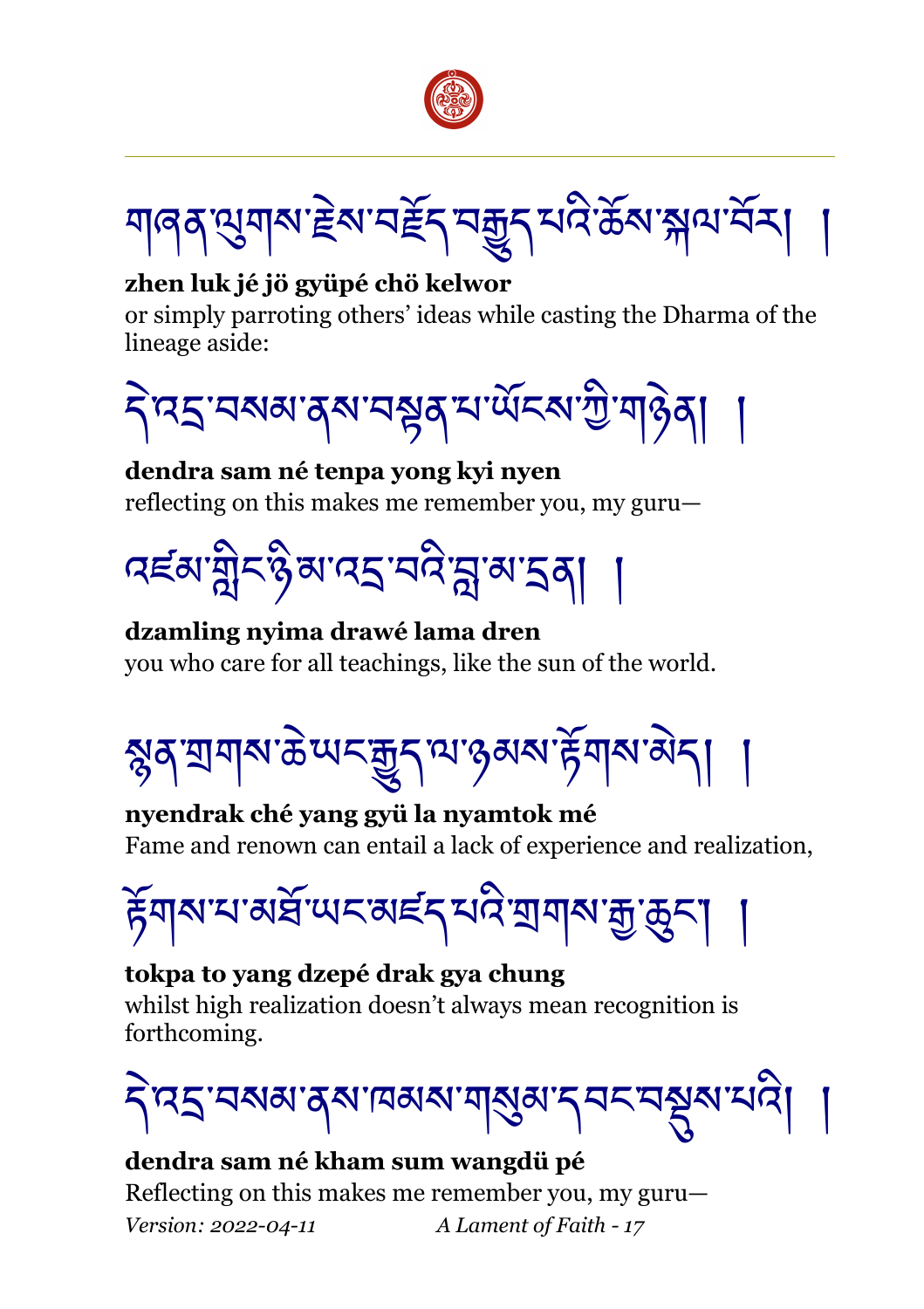



# **khorlö gyur gyel drawé lama dren**

you, like a wheel-turning monarch, in control of the three worlds.



# **chöpa zang yang jikten shé gya chung**

There can be a fine Dharma practitioner who yet lacks worldly skill,



#### **jikten khé kyang chö kyi nyamlen tra** or a worldly person with great skill who yet has very little Dharma.

དེ་འདྲ་བསམ་ནས་ལུགས་གཉིས་ཀུན་འཛནོམས་པའི།

# **dendra sam né luk nyi kün dzompé**

Reflecting on this makes me remember you, my guru—

# <u> दे</u>दद्भियुज्ञ्च्द्र्यं प्रद्भुग्वान्नुत्रा

#### **depön zangpo drawé lama dren**

you, like a fine captain, well versed and skilled in both Dharma and the world.

།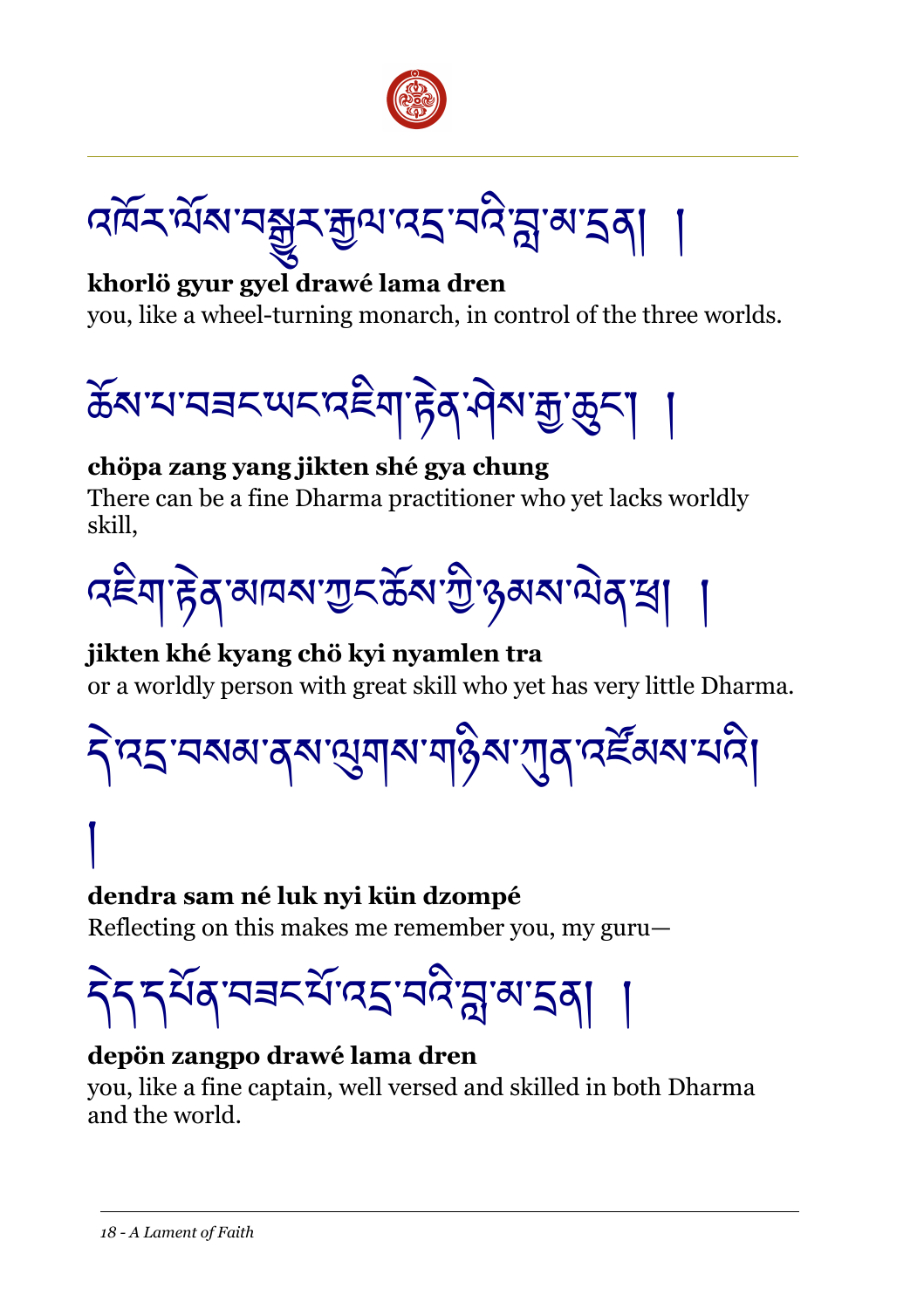



**jinlap taktsen yö kyangmé kyang rung** No matter the circumstance, I completely accept your guidance



**ngödrup kelwa top rung ma top rung** and will act on whatever advice you have given me, my protector.

<u>ঀ</u>৻য়৻৸৻৻৻য়৸য়৸য়৸য়৸৸৸৸৸৸৸৸৸৸৸

**dünmé tsé gya gönpo khyé la té** Whether or not the signs of blessing are manifest,

ལམ་སྣེ་གང་ལ་འཁོར་ཡང་འགྱོད་པ་མེད། །

#### **lam né gangla khor yang gyöpamé**

and whether or not the fortune of accomplishment is won, I shall have no regret.



#### **kyi na lamé jinlap nyi du sam**

If I'm happy and my circumstances good, this is simply your blessing, my guru.

ঘ্ৰাঅহমান্তৰমান্মুাম্মৰ বৰিৰ শৰ্মিঅ'নাবেইনমা

#### **guyang nyam lulen zhin sölwa dep**

When relaxed, I may sing a little song of realization and prayer. *Version: 2022-04-11 A Lament of Faith - 19*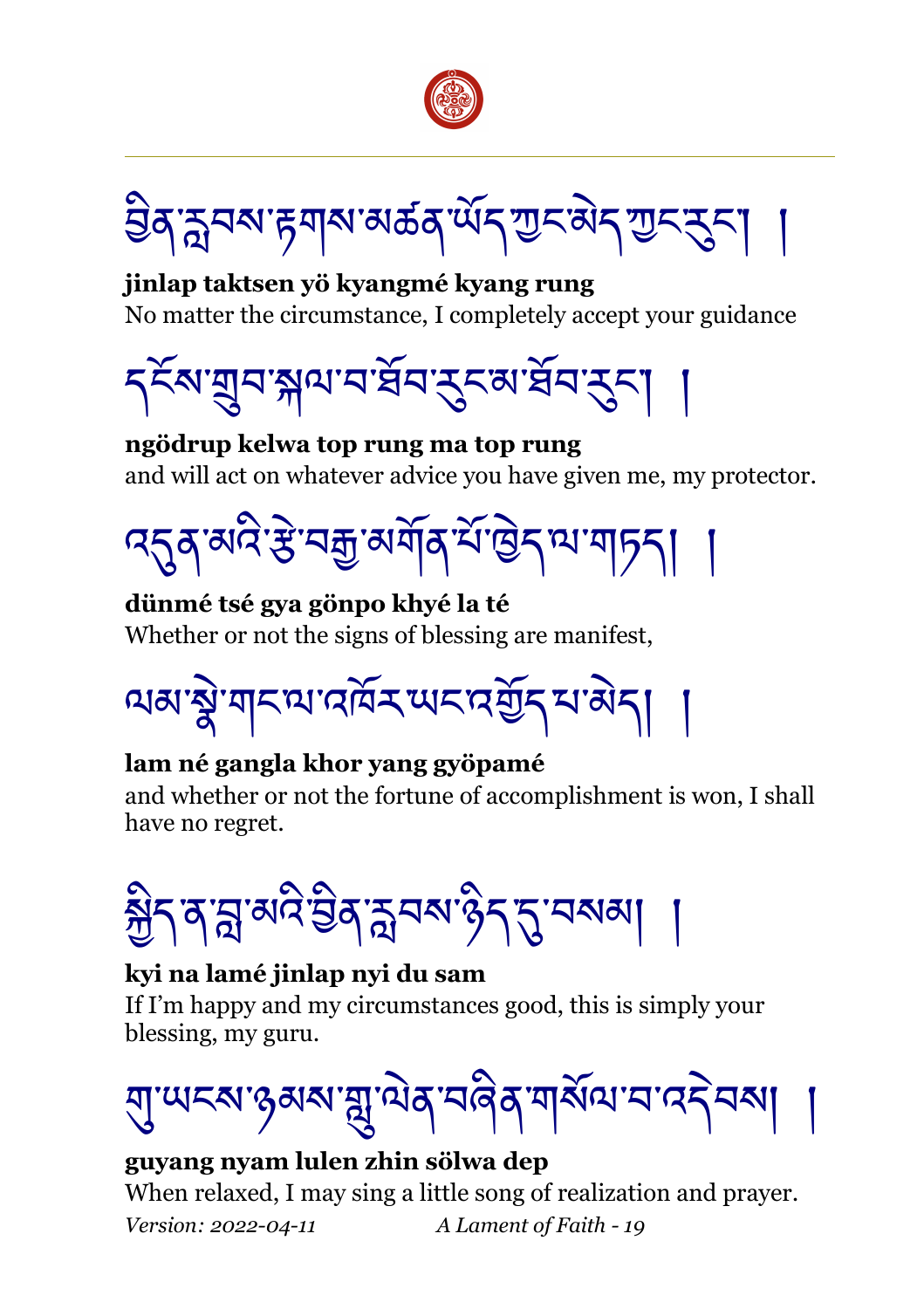

ধ্যমেন ব্যানে ইং নৰ্টৰ মাৰ্থ আৰু বিধা

#### **pendé dro la ngo zhin sölwa dep**

I pray to you, and dedicate everything to the benefit and happiness of all.



#### **jam dang nyingjé kyewar chingyi lop**

Bless me, that I may develop genuine love and compassion.



# **duk na drip jong ngödrup nyi du shé**

If I'm unhappy and in difficulty, I see this as accomplishment, as former misdeeds purified.



**nyamlen tsel jongjé zhin sölwa dep** I pray to you, my guru: may I perfect my practice!



# **khorwé dukngel samzhin sölwa dep**

I pray to you: may I see the dissatisfactory nature of things.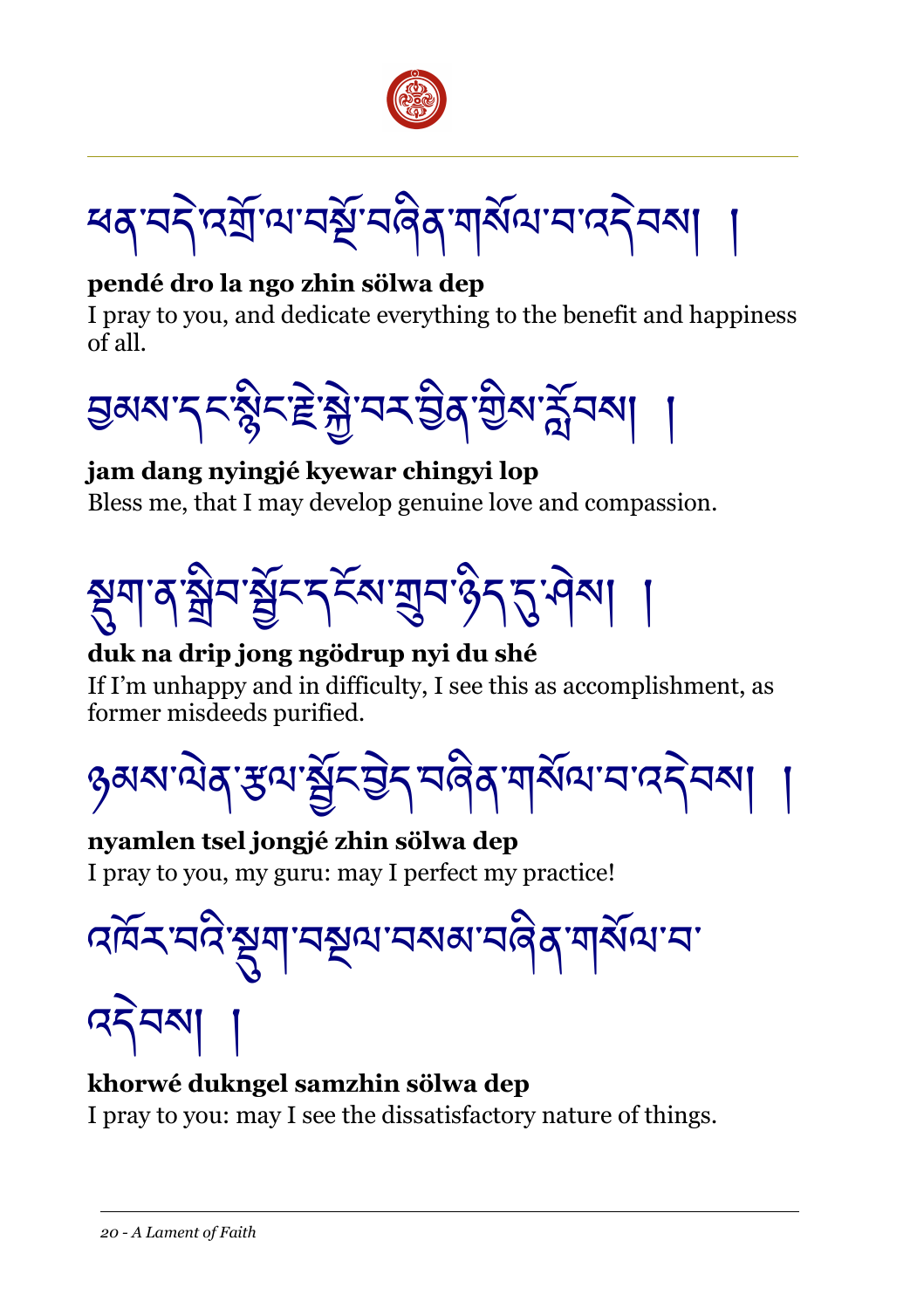



# **kyoshé ngejung kyewar chingyi lop**

Bless me, that I may develop weariness with samsara, and strong renunciation.



# **kyepé lha gom depé ngak drang kün**

All the practices of creation phase yoga, deity meditation, mantra recitation and counting, and the rest––



**lamé mögü söldep khona ru** They're all to be found in the simple practice of guru devotion.



# །

# **sok dom zer zhi né gak chik dril na**

Herein lie all the crucial points of the four nails that secure the life-force of the practice.



#### **gang nang lha ru charwar chingyi lop** Bless me, that I may see whatever appears as divine.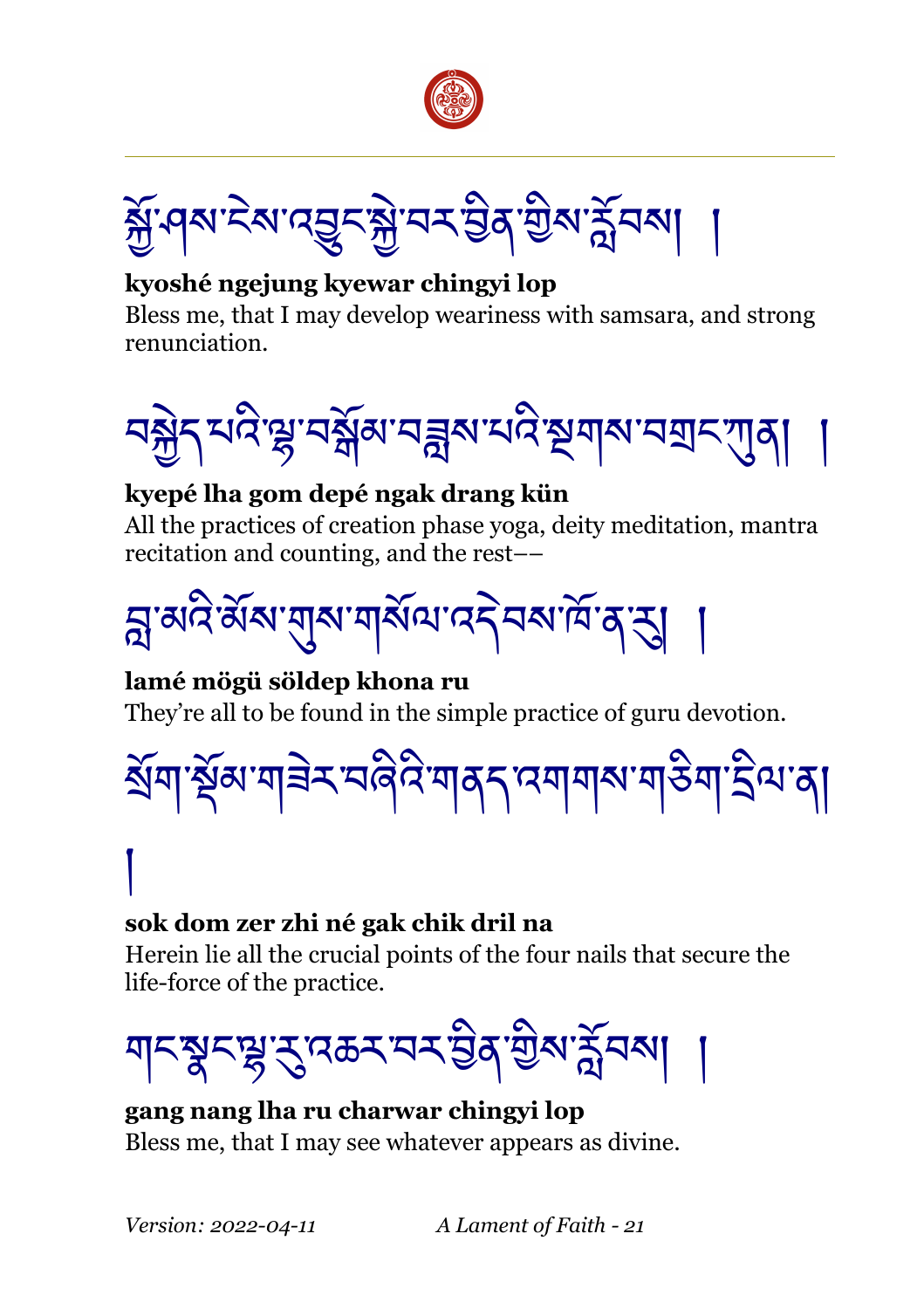

*ॸ*ॖॸॺॱॺॺॆॱॸऀॱਘॆॺॱॺॸॆॱऄॺॱॸॣॱॺॺऀॱख़ॖॺॺऻ

#### **dangmé hang yik dechen lamé tuk**

The subtle essence, *ham*, is none other than the great bliss of my guru's heart.



#### **mögü tum mö külwé tukjé lé**

Moved by the *tummo* of devotion and compassionately flowing,



#### **neyül khandrö drok dang lhenchik tu**

it befriends the dakinis of the sacred places and simultaneously brings forth the experience of bliss and emptiness conjoined.

<u>ব্দ শ্লুঁ</u>দঙ্গৰূখ স্থাই ব্যাগ মুখ বুৰি ভূপে সুঁচৰণ

# **detong nyam tseldzokpar chingyi lop**

Bless me, that I may perfect the practice.

ঠিশাঅ'নইৰ শৰু শীত্ৰই ইৰ'উইনৰ

# **tsik la tenpé gowé dön mi tok**

I may understand the words but fail to realize the meaning;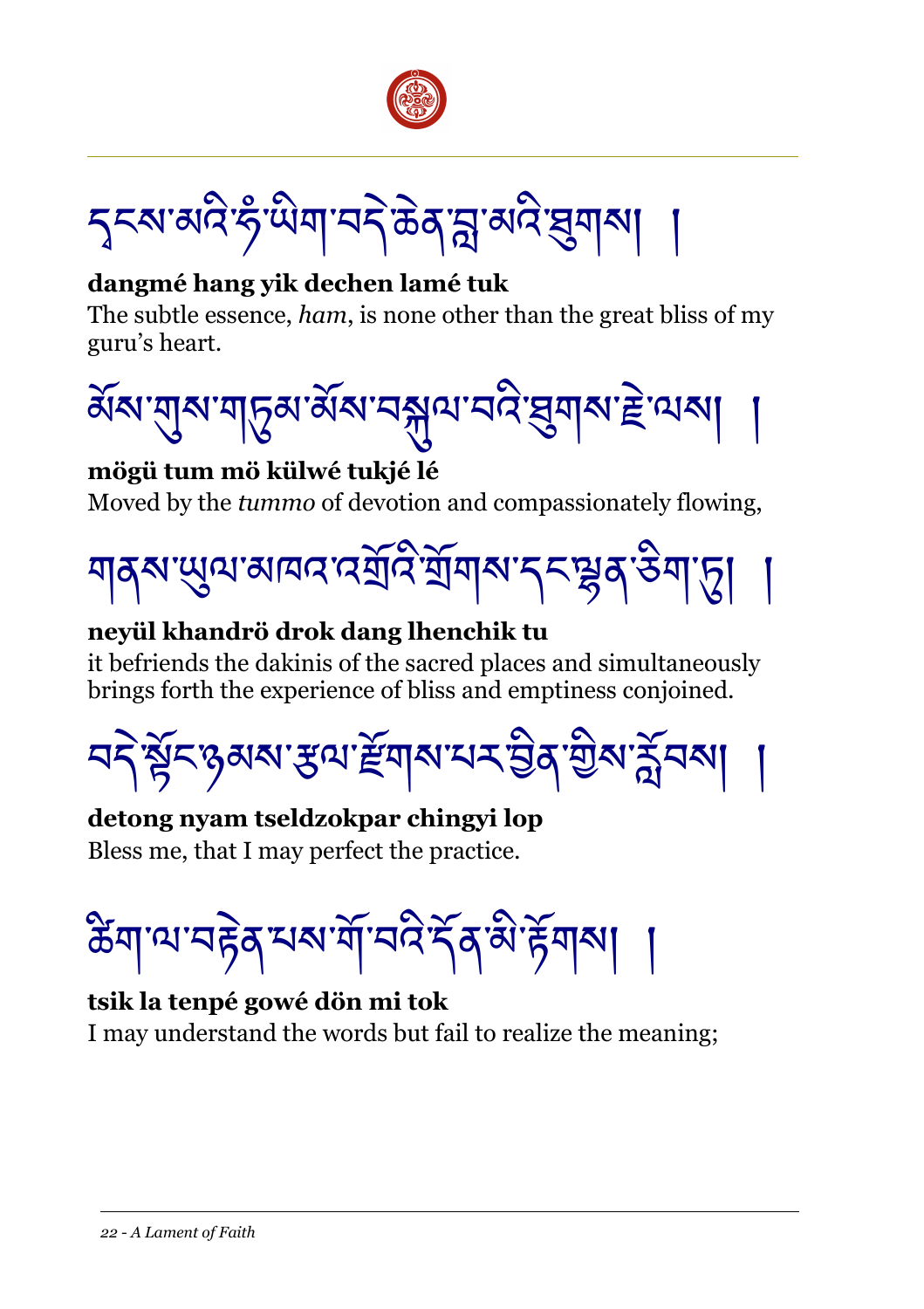

हॅया वरा वर्डेद वर्दे क्षेत्रा यस साआँ के न

#### **tsölwé chingwé gompé sa mi chö**

through effort-based meditation I remain bound, can't realize the bhumis.



#### **zochö trö dang pang lang mi göpar**

Bless me, that I may do without contrived elaborations,



# **nyintsen gom dang drepar chingyi lop**

able to meditate continuously, without acceptance or rejection, day and night.

དེང་ནས་མགོན་ཁྱོད་དགྱེས་ཞལ་ནམ་མཇལ་ཚེ། །

**deng né gön khyö gyé zhel nam jel tsé** Henceforth, whenever I think of your smiling face, my protector,

ষ্ঠিব'ৰ্শ্ৰব'ৰ্শ্ৰব'ৰ্শ্বন'ৰ্শ্বৰ'ষ-মেৰিবা

**ngön jön druptop gongmé namtar zhin** I will think back to the life stories of the realized masters.

ষজ্ঞাস্মার্থীস্থের্ছেমার্জিক্রমা

**tamel mi yi nangwa mi charwar** May I never behold you as an ordinary person— *Version: 2022-04-11 A Lament of Faith - 23*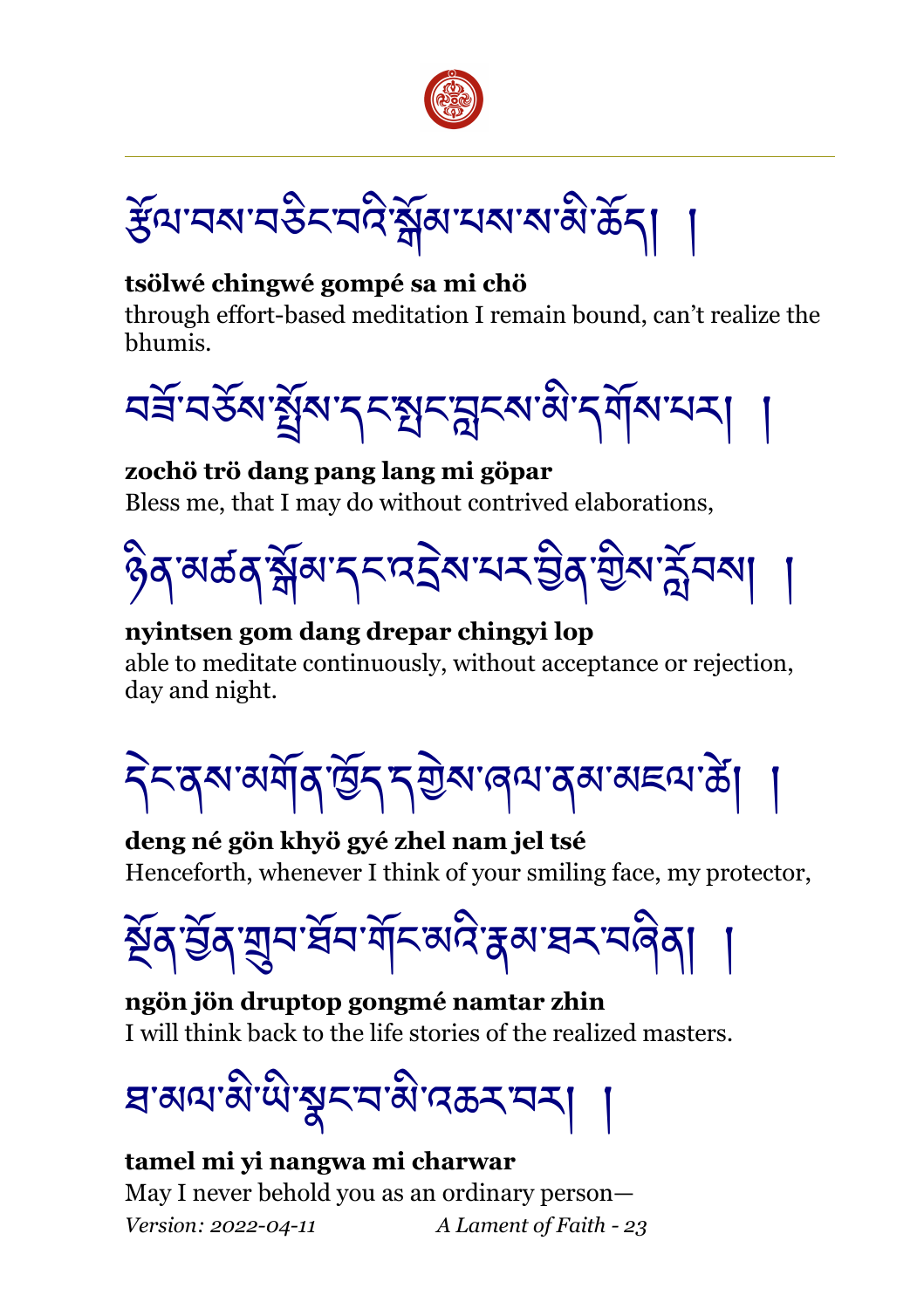



**lhakpé lha ru tongwar chingyi lop** bless me, that I may see you as the supreme deity.



**dorna di né kyewé trengwa ru** Essentially, from now on and in all lives to come,

མགོན་པནོ་ཁྱེད་ཀྱིས་དགྱེས་བཞིན་རྗེས་བཟུང་ནས། །

**gönpo khyé kyi gyé zhin jezung né** may I follow and please you, my protector;

ཚེ་དང་ཆོས་ལ་བར་ཆད་མི་འབྱུང་བར། །

**tsé dang chö la barché minjung bar** may there be no obstacles in my Dharma or in life;



#### **tuk yi yermé drepar chingyi lop** bless me, that my mind may merge indivisibly with your wisdom.